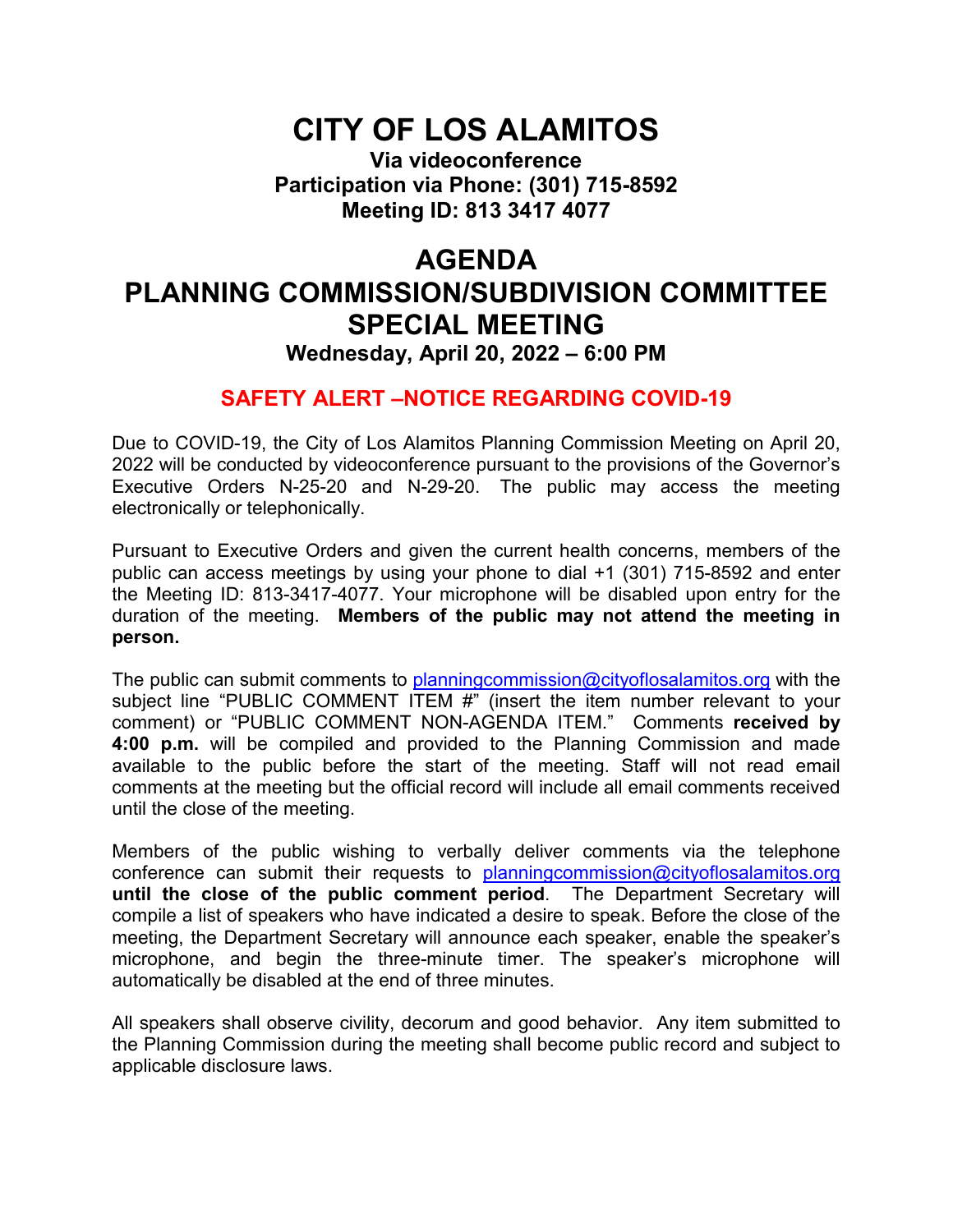All speakers shall observe civility, decorum and good behavior. Any item submitted to the Planning Commission during the meeting shall become public record and subject to applicable disclosure laws.

#### **NOTICE TO THE PUBLIC**

This Agenda contains a brief general description of each item to be considered. Except as provided by law, action or discussion shall not be taken on any item not appearing on the agenda. Supporting documents, including staff reports, are available for on the City's website at [www.cityoflosalamitos.org](http://www.cityoflosalamitos.org/) once the agenda has been publicly posted.

Any written materials relating to an item on this agenda submitted after distribution of the agenda packet are available for public inspection on the City's website at [www.cityoflosalamitos.org.](http://www.cityoflosalamitos.org/)

It is the intention of the City of Los Alamitos to comply with the Americans with Disabilities Act (ADA) in all respects. If, as an attendee, or a participant at this meeting, you will need special assistance beyond what is normally provided, please contact the Development Services Department at (562) 431-3538, extension 303, 48 hours prior to the meeting so that reasonable arrangements may be made.

#### **1. CALL TO ORDER**

#### **2. ROLL CALL**

Chair DeBolt Vice Chair Loe Commissioner Andrade Commissioner Cuilty Commissioner Grose Commissioner Sofelkanik Commissioner Zellmer

#### **3. PLEDGE OF ALLEGIANCE**

#### **4. ORAL COMMUNICATIONS**

At this time, any individual in the audience may address the Planning Commission and speak on any item within the subject matter jurisdiction of the Commission. Please state if you wish to speak on an item on the Agenda. **Remarks are to be limited to not more than five minutes.**

## **5. APPROVAL OF MINUTES**

None.

- **6. CONSENT CALENDAR** None.
- **7. PUBLIC HEARING**  None.
- **8. DISCUSSION** None.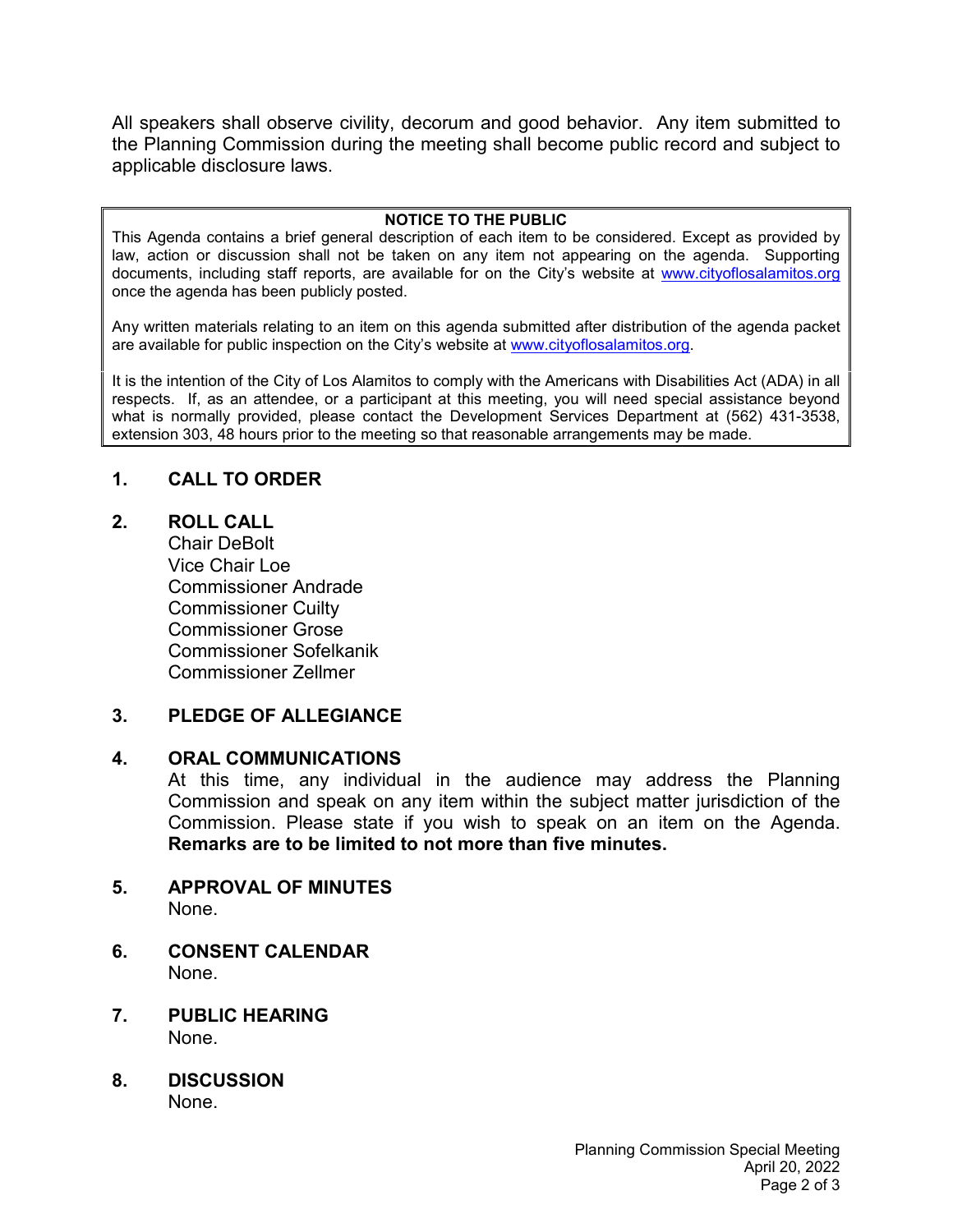#### **9. STAFF REPORT**

#### **A. Findings Required by AB 361 for the Continued Use of Teleconferencing for Meetings**

#### Recommendation:

Make the following findings by a majority vote of the Planning Commission:

- 1. A state of emergency has been proclaimed by California's Governor due to the COVID-19 pandemic, and continues to be in effect;
- 2. The Planning Commission has reconsidered the circumstances of the state of emergency; and
- 3. State and local officials continue to recommend measures to promote social distancing to slow the spread of COVID-19.

#### **ROLL CALL**

Chair DeBolt Vice Chair Loe Commissioner Andrade Commissioner Cuilty Commissioner Grose Commissioner Riley Commissioner Zellmer

#### **10. ITEMS FROM THE DEVELOPMENT SERVICES DIRECTOR**

#### **11. COMMISSIONER REPORTS**

#### **12. ADJOURNMENT**

#### *APPEAL PROCEDURES*

Any final determination by the Planning Commission may be appealed to the City Council, and must be done so in writing at the Development Services Department, within ten (10) business days after the Planning Commission decision. The appeal must include a statement specifically identifying the portion(s) of the decision with which the appellant disagrees and the basis in each case for the disagreement, accompanied by an appeal fee of \$1,048.00 (resident)/ \$2,349.00 (non-resident) in accordance with Los Alamitos Municipal Code Section 17.60 and Fee Resolution No. 2021-06.

I hereby certify, under penalty of perjury under the laws of the State of California that the foregoing Agenda was posted at City Hall, 3191 Katella Ave., Los Alamitos, CA 90720 and on the City's website at [www.cityoflosalamitos.org](http://www.cityoflosalamitos.org/) not less than 24 hours prior to the meeting. **Dated this 18th day of April, 2022**

 $\frac{1}{111}$  $\overline{a}$ Maria Veronica Enciso Date

Department Secretary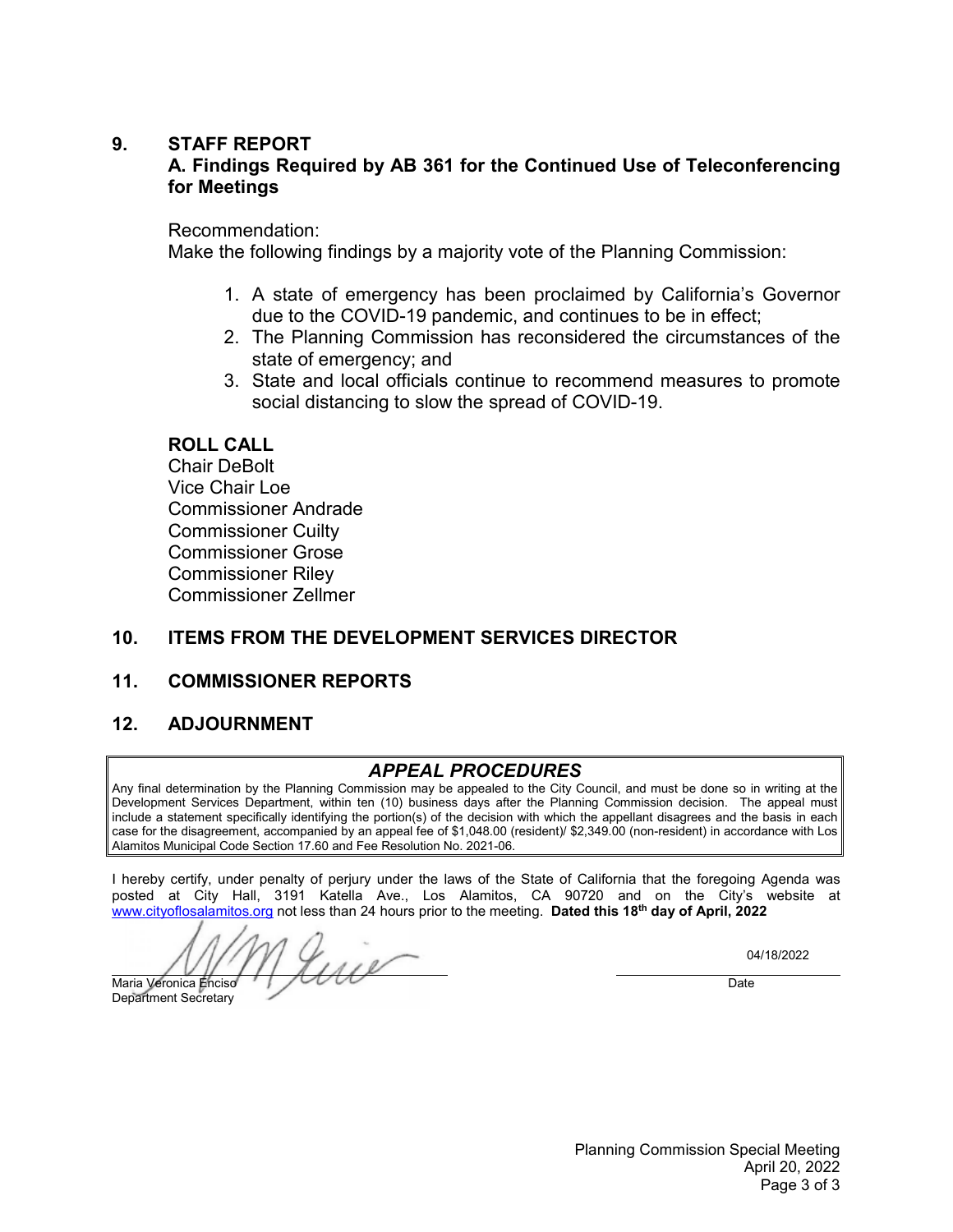# **City of Los Alamitos** PLANNING COMMISSION/SUBDIVISION **COMMITTEE AGENDA REPORT**

#### **MEETING DATE: April 20, 2022 ITEM NUMBER: 9A**

| To:      | <b>Chair DeBolt &amp; Members of the Planning Commission</b>                              |
|----------|-------------------------------------------------------------------------------------------|
| From:    | <b>Ron Noda, Development Services Director</b>                                            |
| Subject: | Findings Required by AB 361 for the Continued Use<br><b>Teleconferencing for Meetings</b> |

**of** 

#### **SUMMARY**

For the Planning Commission to continue to have the option to meet via teleconference during the pandemic, AB 361 requires the Planning Commission to make specific findings at least every thirty (30) days.

#### **RECOMMENDATION**

Make the following findings by a majority vote of the Planning Commission:

- 1. A state of emergency has been proclaimed by California's Governor due to the COVID-19 pandemic, and continues to be in effect;
- 2. The Planning Commission has reconsidered the circumstances of the state of emergency; and
- 3. State and local officials continue to recommend measures to promote social distancing to slow the spread of COVID-19.

#### **BACKGROUND**

Assembly Bill 361 (AB 361) was signed into law by the Governor on September 16, 2021. A portion of AB 361 enacted amendments to California Government Code section 54953 regarding teleconference meetings. Those amendments authorize local agencies, like the City, to continue to conduct meetings by teleconference<sup>1</sup> during a Governor-proclaimed

<sup>&</sup>lt;sup>1</sup> A "teleconference" occurs for purposes of AB 361 whenever one or more members of the Planning Commission connect to a Planning Commission meeting via electronic means. Thus, even if four members of the Planning Commission meet in person, if the fifth joins the meeting via Zoom, the meeting will be a teleconference meeting that must be conducted in accordance with the requirements of AB 361.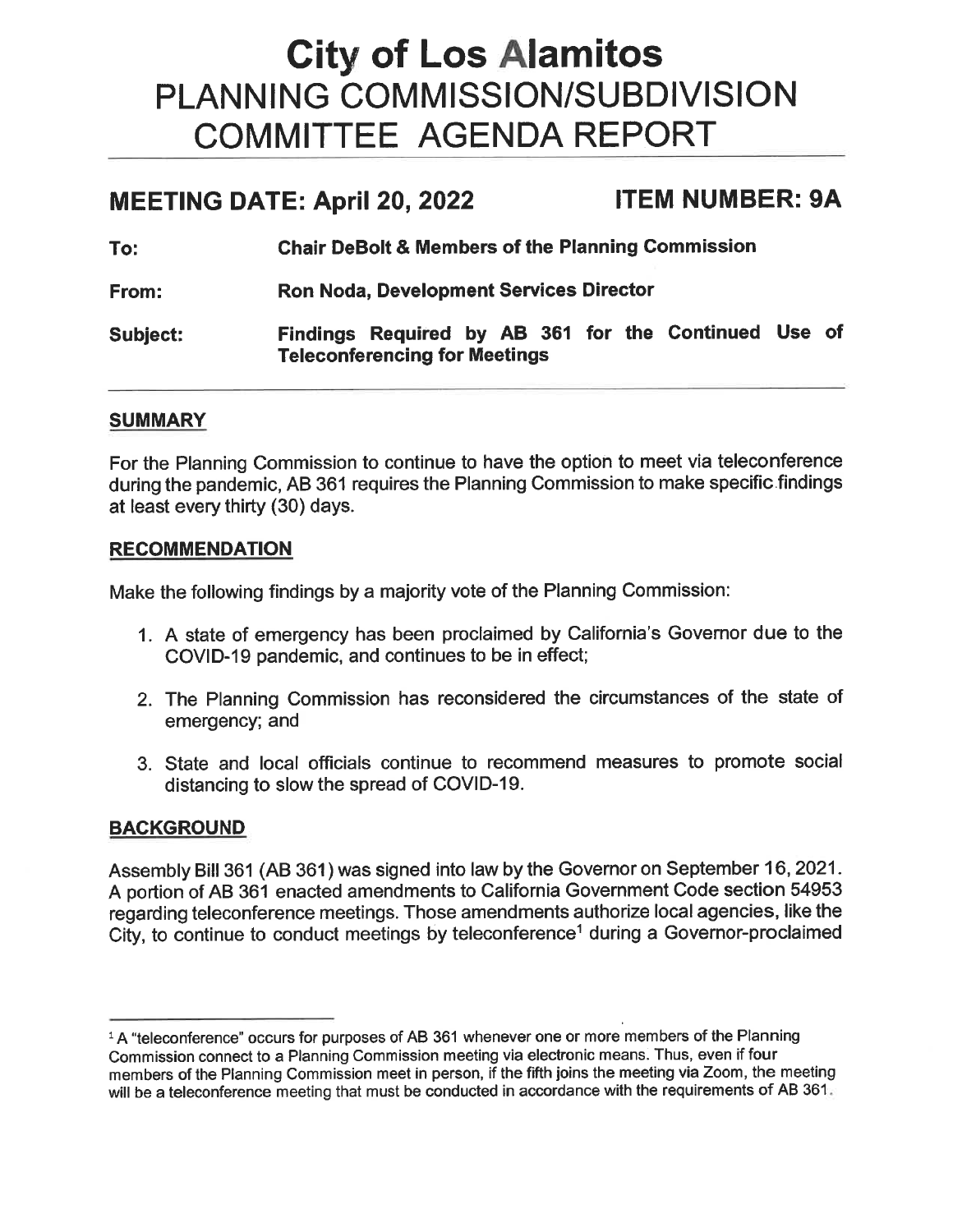state of emergency<sup>2</sup> provided that certain findings are made by the legislative body, and provided that certain procedural requirements are met regarding public access to the meetings.

A new requirement in AB 361 requires specific findings be reaffirmed at least every thirty (30) days in order for the Planning Commission to continue to have the option for one (1) or more of its members to use teleconferencing.

#### **DISCUSSION**

**Required Findings** 

The teleconference provisions in AB 361 may only be utilized as long as a Governorproclaimed state of emergency remains active, or while state or local officials have recommended measures to promote social distancing. When either of those is the case (both are true at this time), then in order to continue to teleconference using the new provisions of AB 361, the Planning Commission must make the following findings by majority vote every 30 days:

(A) The Planning Commission has reconsidered the circumstances of the state of emergency; and

(B) Either of the following circumstances exist:

- The state of emergency continues to directly impact the ability of the  $(i)$ members to meet safely in person; or
- State or local officials continue to impose or recommend measures  $(ii)$ to promote social distancing<sup>3</sup>.

To comply with that requirement, the recommended action would have the Planning Commission find each of the following:

- a. A state of emergency has been proclaimed by California's Governor due to the COVID-19 pandemic, and continues to be in effect;
- b. The Planning Commission has reconsidered the circumstances of the state of emergency; and
- c. State and local officials continue to recommend measures to promote social distancing to slow the spread of COVID-19.

#### The "Every 30 Days Thereafter" Requirement

As noted above, AB 361 findings must be made "no later than 30 days after teleconferencing for the first time pursuant to [AB 361], and every 30 days thereafter..."

<sup>&</sup>lt;sup>2</sup> For purposes of AB 361 "...'state of emergency' means a state of emergency proclaimed pursuant to Section 8625 of the California Emergency Services Act..." Cal. Gov't Code Sec. 54953(e)(4). Section 8265 of CESA in turn refers to a state of emergency proclaimed by the Governor

 $3$  Cal Gov't Code Sec.  $54953(e)(3)$